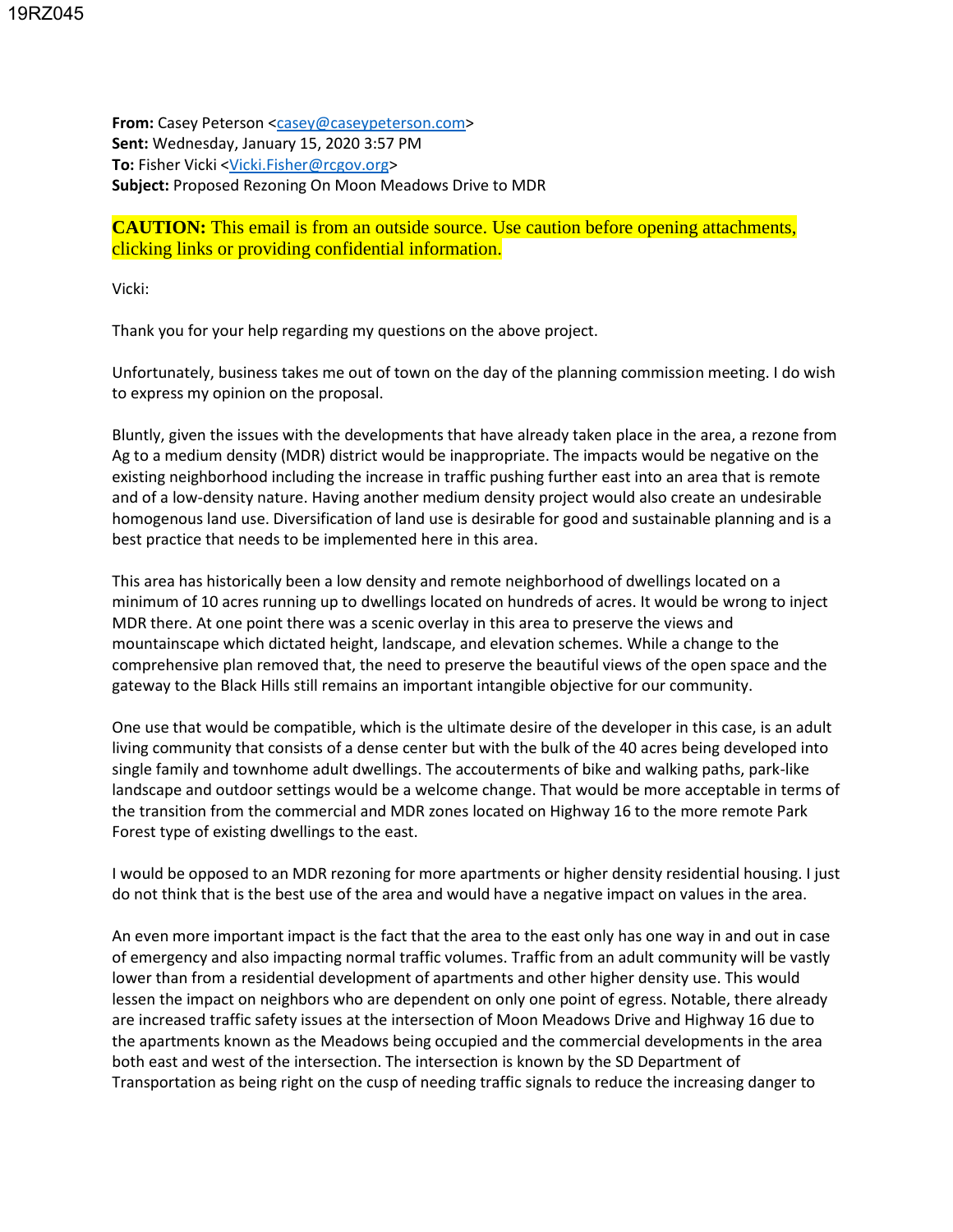the traveling public. This comment was made at the recent Highway 16 Corridor Study meetings by DOT officials.

I want to be on record of being not in favor of MDR for any development other than an adult living community for this selected parcel. Should a project come up that is not of this nature, my opposition would be vocal.

Should you have questions or comments please do not hesitate to contact me.

Sincerely,

## **Casey C. Peterson, CPA**

Casey Peterson, CPA, AEP, PFS

Shareholder/Director CASEY PETERSON, LTD. 909 St. Joseph Street, Suite 101 Rapid City, SD 57701 p. 605.348.1930 d. 605.791.3106 f. 605.348.7298 casey@caseypeterson.com

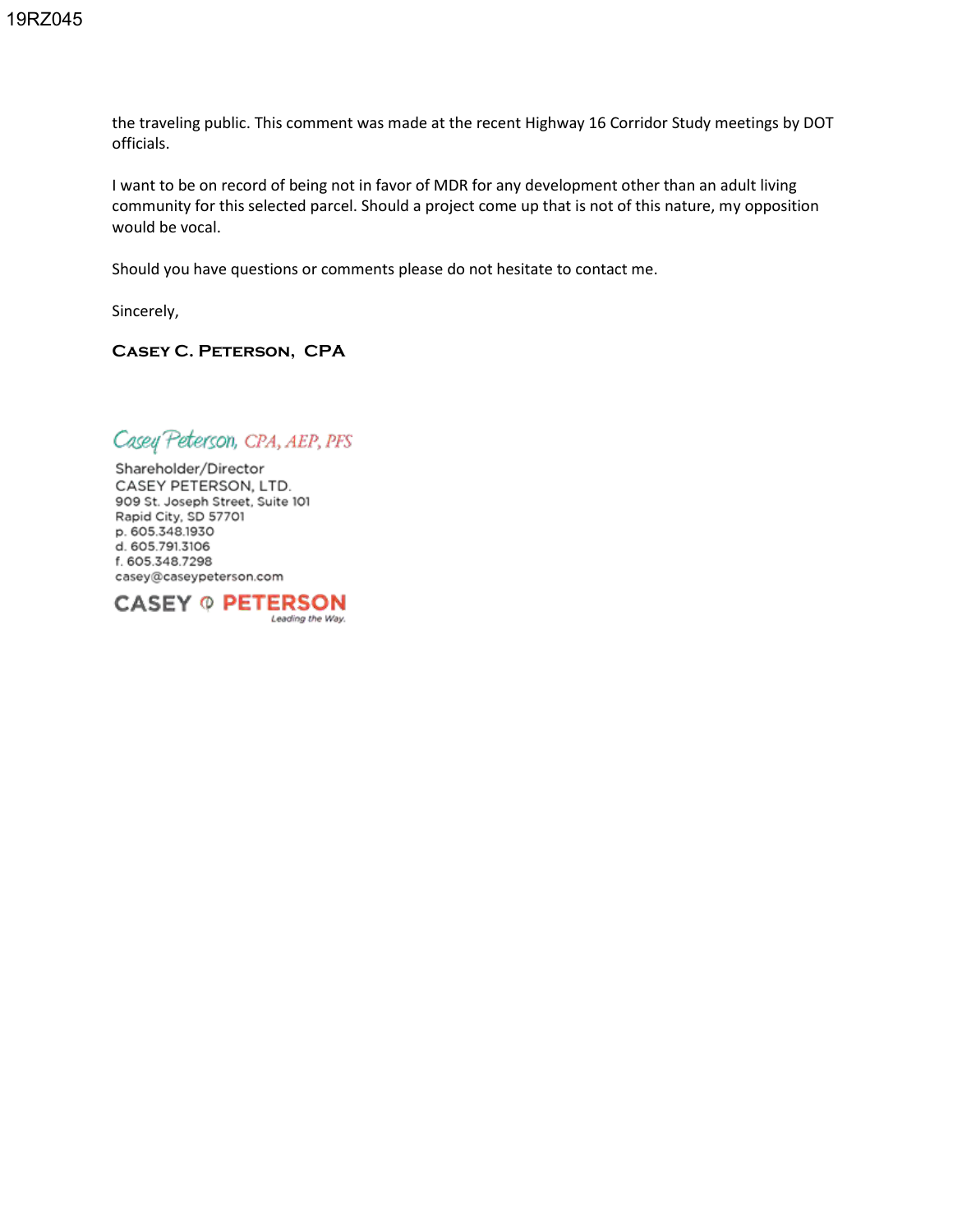From: kerry papendick [<kerrykp@mac.com>](mailto:kerrykp@mac.com) Sent: Thursday, January 16, 2020 12:32 PM To: Fisher Vicki [<Vicki.Fisher@rcgov.org>](mailto:Vicki.Fisher@rcgov.org) Cc: Lew Papendick [<lewpapendick@bhosc.com>](mailto:lewpapendick@bhosc.com); casey and kathy peterson [<highview@rapidnet.com>](mailto:highview@rapidnet.com); Dean & Danette Paschke [<ddpaschke@gmail.com>](mailto:ddpaschke@gmail.com) Subject: Re: Proposed Rezoning On Moon Meadows Drive File number: 19RZ045

CAUTION: This email is from an outside source. Use caution before opening attachments, clicking links or providing confidential information.

To: Vicki Fisher Rapid City Planning Commission

I apologize for being unable to attend the January 23, 2020 Planning Commission meeting at 7 am. So I am submitting to you my opinions on the request per this letter.

I feel the rezone of this property from Ag to MDR would be inappropriate for the following reasons;

1) This neighborhood is currently a low density/Ag type neighborhood with a minimum of 10 acre lots and some homes with 100 acre plus lots. Granted I do understand that development will occur in the future but this area as it develops should be preserved for low density residential. It has wonderful views of the Black Hills, Badlands, and city views. At one point there was a scenic overlay to this area to preserve the integrity of the views and uniqueness of this area. While a change to the comprehensive plan unfortunately removed that overlay, the need to preserve the beautiful views of the open space and the gateway to the Black Hills still remains an important intangible objective for our community. 2) Given the issues with the developments that have already taken place in the area, a rezone from Ag to MDR would be inappropriate. Allowing another MDR in this area would create even more traffic problems. The ONE WAY in/out is dangerous and there is already an issue of unsafe traffic onto Hwy 16 from Moon Meadows Drive. Furthermore, allowing taller buildings to obstruct the views available to possible low density residential developments to the east of this parcel is unacceptable.

One use that would be compatible, which is the ultimate desire of the developer in this case, is an adult living community that consists of a dense center but with the bulk of the 40 acres being developed into single family and adult townhome dwellings. The accounterments of bike and walking paths, parklike landscape and outdoor setting would be a welcome change. That would be more acceptable in terms of the TRANSITION from the commercial and MDR zones located on Hwy 16 to the more remote Park Forest type of existing dwellings to the east. This type of land use diversification would be acceptable.

Therefore, I would be opposed to MDR rezoning for more apartments or high density residential housing. I want to be on record of being NOT in favor of MDR for any development other than an adult living community for this selected parcel. Should a project come up that is not of this nature, my opposition would be vocal.

Should you have questions or comments, please do not hesitate to contact me.

Sincerely,

Kerry and Lew Papendick Highview Ranch, INC. 8581 Dreamscape Road, Rapid City, SD 57702 605-390-7585